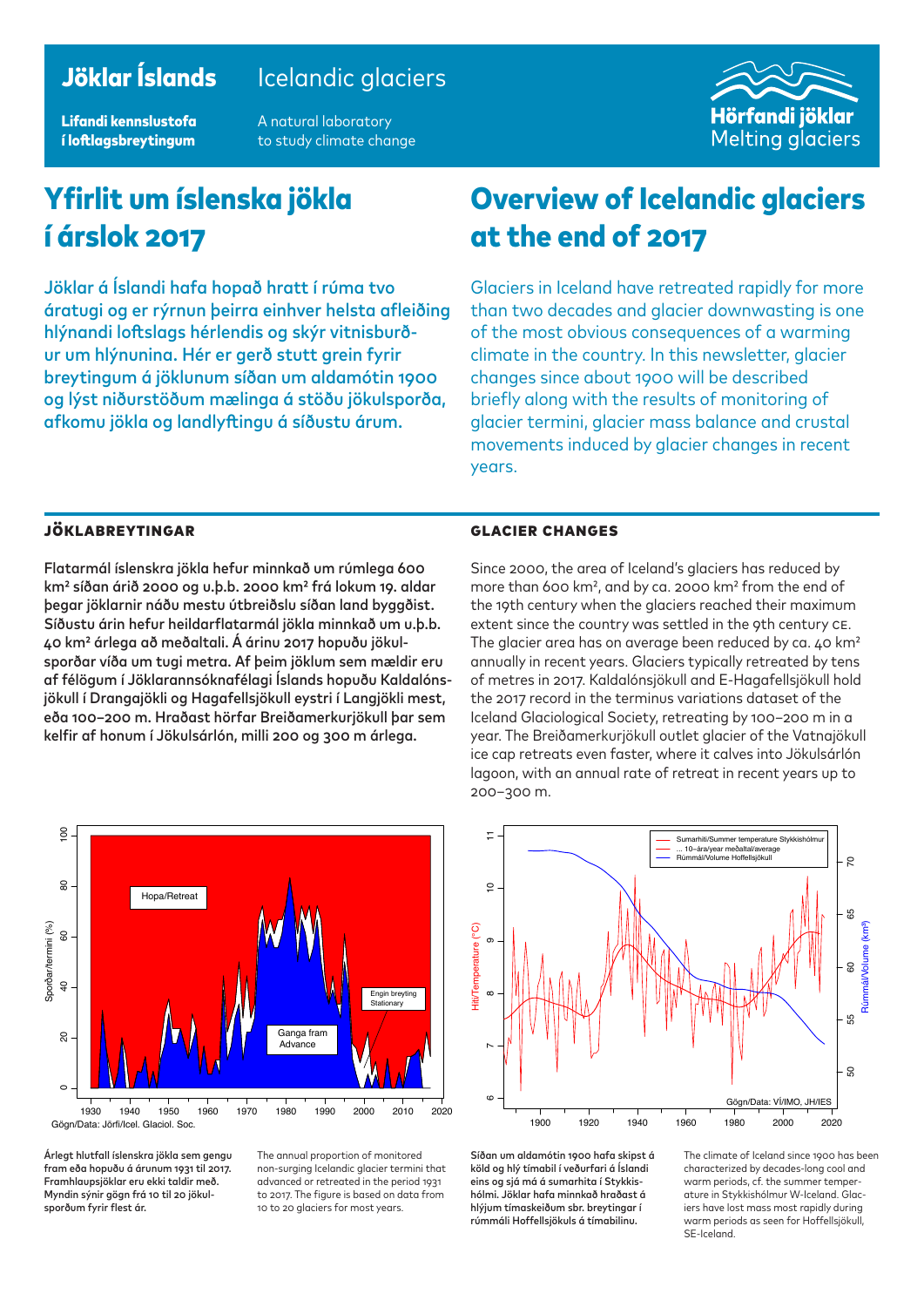#### Jökulsárlón á Breiðamerkursandi

Við Jökulsárlón má sjá hversu mikil áhrif kelfing í sjó fram og í jökullón hefur á afkomu jökla. Jökulsárlón byrjaði að myndast um 1935. Það er nú ásamt Breiðárlóni og nokkrum öðrum minni lónum við jaðar Breiðamerkurjökuls yfir 30 km2 að flatarmáli. Síðustu árin hafa lónin samtals stækkað um 0,5 – 1 km2 árlega að meðaltali. Breiðamerkurjökull hörfar og þynnist bæði vegna yfirborðsleysingar í hlýnandi loftslagi og kelfingar (ís brotnar af sporðinum út í vatn eða sjó) í Jökulsárlón. Um þriðjungur massataps Breiðamerkurjökuls síðustu ár er vegna kelfingar. Hinar stóru ísbreiður Suðurskautslandsins og Grænlands tapa miklum ís við kelfingu og hefur hraði kelfingarinnar þar aukist að miklum mun á síðustu árum.

#### The Jökulsárlón glacier lagoon

The Jökulsárlón glacier lagoon demonstrates how important calving into the ocean or terminal lakes can be for the mass balance of glaciers. Jökulsárlón lagoon started to form in the middle of the 1930s because of the retreat of the glacier. The lagoons by the terminus of Breiðamerkurjökull, Jökulsárlón and Breiðárlón, as well as some smaller lagoons, now have a combined area over 30 km2. On average, the lagoons have grown by 0.5 -1 km<sup>2</sup> annually in recent years. The Breiðamerkurjökull glacier retreats and thins due to negative surface mass balance in a warming climate but also due to calving (ice breaks of the front into lakes or sea) into Jökulsárlón lagoon. Calving currently causes about 1/3 of the mass loss of Breiðamerkurjökull. The large ice sheets of Antarctica and Greenland lose large amounts of ice by calving, and the rate of loss has intensified greatly in recent years.





Breytingar á jaðri Breiðamerkurjökuls (t.v.) og heildarflatarmál lóna við jökuljaðarinn (að ofan) á mismunandi tímum frá lokum 19. aldar.

Changes in the ice margin of Breiðamerkurjökull outlet glacier by Jökulsárlón lagoon (left) and the total area of lakes by the ice margin (above) since the end of the 19th century.

#### Jarðskorpuhreyfingar

Massatap jöklanna veldur hröðu landrisi vegna þess hve seigja möttulefnisins undir Íslandi er lág. Við Höfn í Hornafirði er landris nú um 12 mm á ári og hefur hraði þess aukist um u.þ.b. 50% á undanförnum tveimur áratugum. Land rís enn hraðar við vesturjaðar Vatnajökuls þar sem rishraðinn mælist allt að 40 mm á ári.



#### Crustal movements

Rapid melting of glacial ice leads to crustal uplift near the ice margins because of the low viscosity of the mantle under Iceland. The land at Höfn in Hornafjörður in SE-Iceland currently rises by ca. 12 mm per year and the rate has increased by ca. 50% in the last two decades. The rate of uplift is even larger near the western margin of Vatnajökull where it has been measured approximately 40 mm per year.

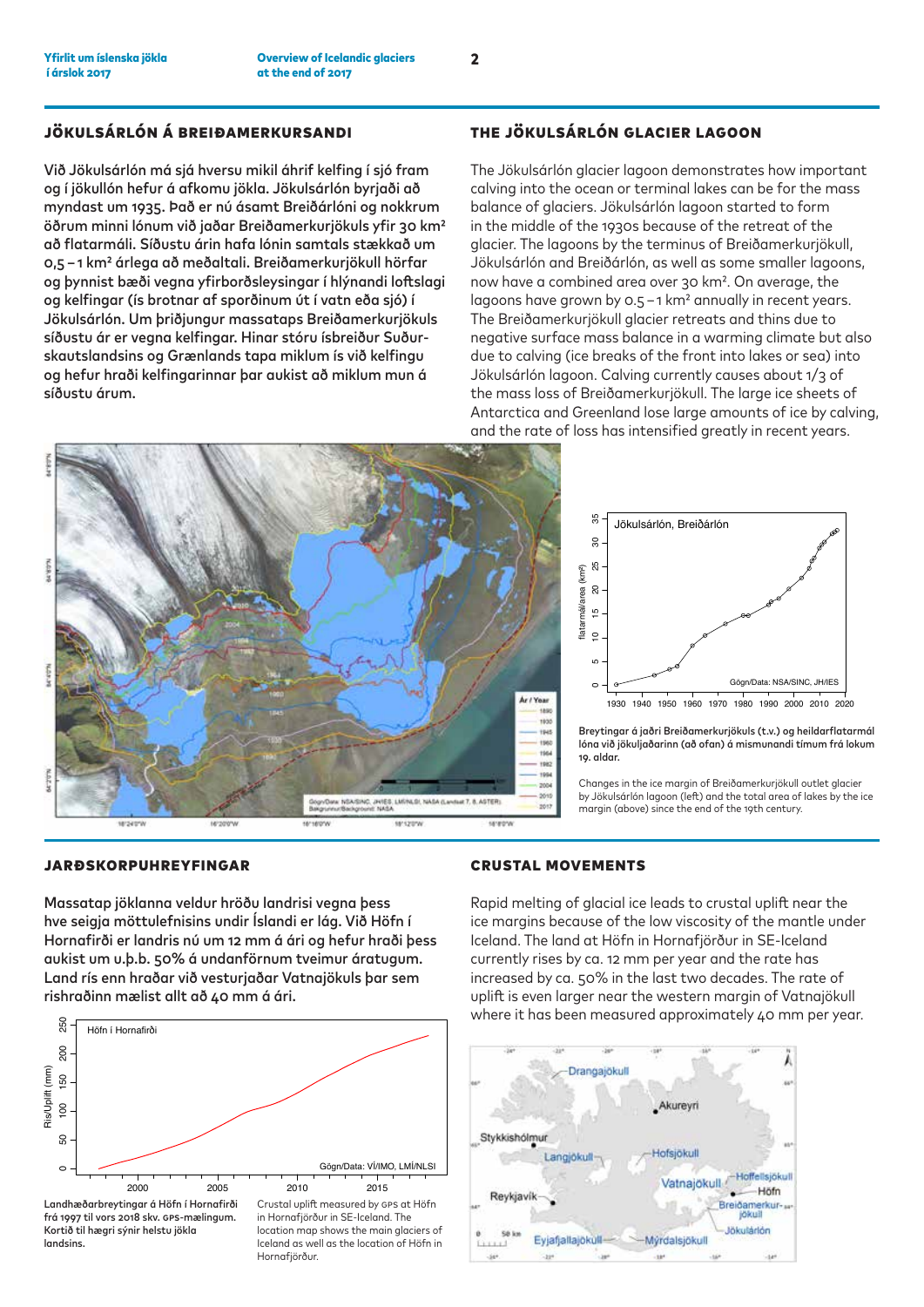

#### Hoffellsjökull

Hoffellsjökull í Hornafirði hefur rýrnað mikið síðan hann náði hámarksútbreiðslu undir lok 19. aldar og býður umhverfi jökulsins upp á einstætt tækifæri til þess að skoða ummerki jökulhörfunar frá hámarki litlu ísaldar. Hörfun jökulsins hefur leitt til myndunar lóns við sporðinn sem hefur stækkað hratt síðan það byrjaði að myndast um 2010. Flatarmál Hoffellsjökuls hefur minnkað um tæplega 40 km2 síðan um aldamótin 1900 og um rúmlega 0.5 km2 á ári að meðaltali síðustu árin.

#### The Hoffellsjökull outlet glacier

The Hoffellsjökull outlet glacier has retreated and thinned greatly since the end of the 19th century, when the glacier reached its maximum extent in recent times. The foreland of Hoffellsjökull provides unique opportunities to observe the geomorphological effects of glacier retreat. In 2010, the retreat of the glacier led to the formation of a terminus lake that has grown rapidly every year since then. The area of Hoffellsjökull has been reduced by ca. 40 km² since the end of the 19th century and by more than 0.5 km² annually in recent years.



Kortið sýnir stöðu jaðarsins á mismunandi tímum og línuritið uppi t. h. rýrnandi flatarmál jökulsins. Skyggð landlíkön af jökultungunni frá 2012 og 2015 sem byggð eru á gervihnattamælingum eru sýnd til hægri.

since the end of the 19th century. The map shows the glacier margin at different points in time and and the graph in the upper right shows the diminishing area of the glacier. The shadings to the right

of the glacier tongue from 2012 and 2015 derived from satellite images.



Flugsýn af tungu Hoffellsjökuls 1982 og 2017. Myndirnar byggja á ljósmyndum sem teknar voru úr flugvél 1982 og flygildi 2017 og landlíkönum sem reiknuð voru á

grundvelli myndanna og sýna vel myndun jaðarlónsins og lækkun yfirborðs jökulsins á 35 ára tímabili.

Birds eye views of the tongue of Hoffellsjökull in 1982 and 2017. The views are produced from aerial photographs taken from an aircraft in 1982 and a UAV in 2017 and show well the formation of the terminus lake and the lowering of the glacier surface over the 35 year period.